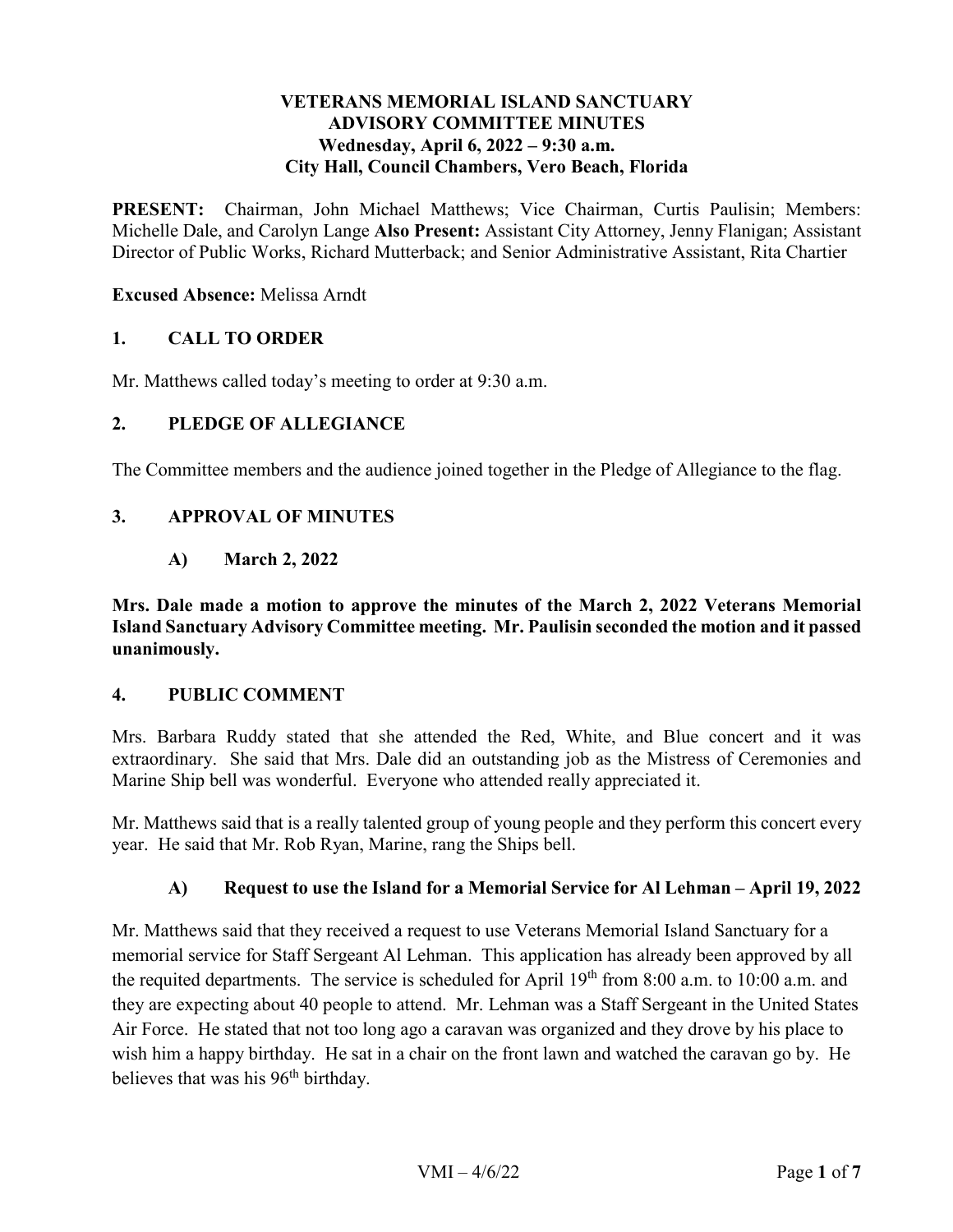**Mr. Matthews made a motion to approve the memorial service on Veterans Memorial Island**  unanimously. **Sanctuary for Staff Sergeant Al Lehman. Mrs. Dale Seconded the motion and it passed** 

## **unanimously. B) Request for use of the Island – April 28, 2022 - Indian River County Victims' Rights Coalition**

Coalition. They plan to hold their ceremony on April  $28<sup>th</sup>$  from 5:00 p.m. to 8:00 p.m. and they are expecting about 50 people. He said they have been holding this ceremony for decades. Mr. Matthews said another request to use the Island is from the Indian River County Victim's Rights

 Mr. Paulisin said he wonders why they don't have anyone going to speak with the people who attend. They used have someone there speaking about what is going on and to bring awareness.

 **use the Island for their service. Mr. Paulisin seconded the motion and it passed unanimously. Mr. Matthews made a motion to approve the Indian River County Victim's Rights Coalition to** 

# **C) Request for use of the Island for Memorial Day Ceremony - May 30, 2022 – Veterans Council of Indian River County**

 Mr. Matthews stated that their third request for use of the Island is from the Veterans Council of Indian River County for the Memorial Day service on May 30, 2022. It will take place from 9:00 a.m. to 10:30 a.m. and they estimate there will be 750 people in attendance. They are still working on the details of the event. He explained that Memorial Day is solemn ceremony honoring those who died while serving the Country.

 **Mr. Matthews made a motion to approve the request for the Memorial Day service by the Veterans Council of Indian River County on Monday May 30, 2022. Mr. Paulisin seconded the motion and it passed unanimously.** 

## **Applications, Rules, and Duties D) Review Veterans Memorial Island Sanctuary Advisory Committee Forms,**

 that are not allowed on the Island. Mr. Matthews said it was mentioned at their last meeting that some of their applications needed to be updated, so that is why they received copies of them to discuss (on file in the City Clerk's office). He said the Committee's purpose is to preserve and protect Veterans Memorial Island Sanctuary and recommend to City Council who can use the Island and what is appropriate. There are some things

Mr. Paulisin read the Veterans Memorial Island Sanctuary Advisory Committee's mission statement (on file in the city clerk's office).

 Veterans Memorial Island Sanctuary Authorized Uses and Memorial Rules. He said that often people Mr. Matthews continued by reading the list of uses that are not permitted on the Island from the do not read the sign on the restrictions.

Mr. Paulisin said that they previously discussed that people were not sure where to find the information for Veterans Memorial Island Sanctuary on the City's website. He asked if these rules are under the Recreation or where can they direct people to find them.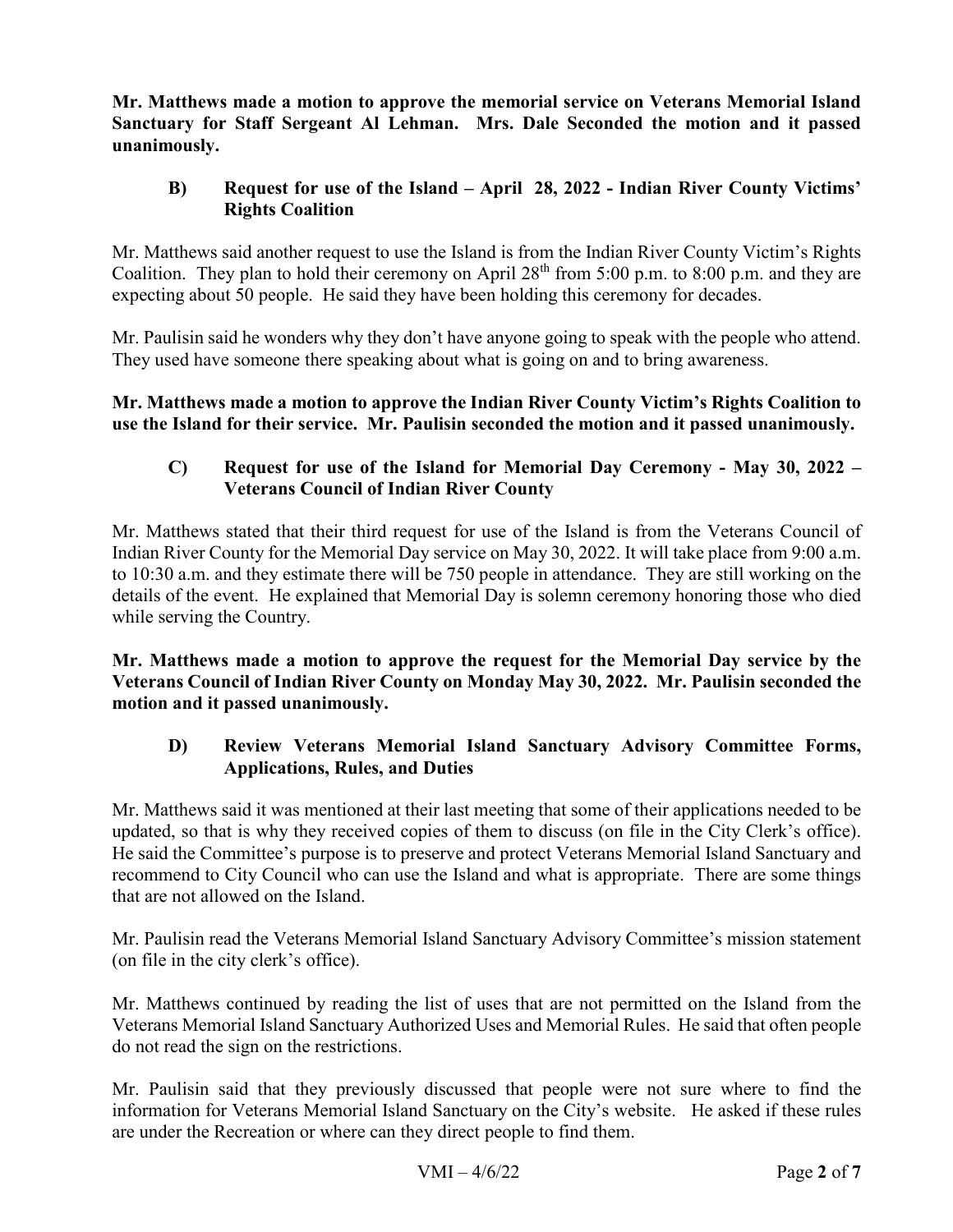Ms. Jenny Flanigan explained that they updated the forms and they can be found by going to the Recreation Department under forms and also under Veterans Memorial Island Sanctuary on the City's Public Work Department. People can also obtain copies by contacting the City Clerk's office. website. They removed the reference to Bellsouth and replaced it with the contact information for the

 Gold Star Family Grove trees. Mr. Matthews said the application for the cenotaph markers is fine, but the map that goes with it needs to have Private Joseph Canalichio added to it. He was honored with a plaque at one of the

## **5. OLD BUSINESS**

## **A) Review Presentation on New Stage and World War II Tribute**

 Mr. Matthews stated that they will review the presentation on the stage and the World War II (WWII) tribute.

tribute.<br>Mrs. Ruddy said last year she and her sister presented checks to the Veterans Memorial Island if he would be willing to volunteer his extraordinary architectural services to this effort. She stated that Mr. Johnson agreed and then they formed a Committee and started their effort. They are now MacWilliam would be so proud as well as anyone who visits the Island. Sanctuary in honor of their friend John Papageorge and their father Samuel Eschenbach who were both Veterans. She was informed by Mr. Matthews that the Committee was entertaining the idea of starting an initiative for a WWII memorial, so she told him if they got their act together she would help them raise the money. They very next day she reached out to Mr. Scott Johnson and asked him going to see the final product that Mr. Johnson has provided. It is extraordinary and Mr. Alex

Mr. Scott Johnson, Architect, said they have seen this presentation before, but this is a condensed version that will be presented to City Council on April 19. He continued by going through his presentation (attached to the original minutes).

 Mr. Paulisin asked how often will the LED strips be illuminated. Will they be run on solar power, be illuminated all the time, on a timer, or have they even thought about that.

be illuminated all the time, on a timer, or have they even thought about that.<br>Mr. Johnson replied that they have not thought a lot about that other than they can go on or off either by a switch or timer. They could come on as the sun goes down and stay on for an hour or two (2), or they could stay on longer. He is not sure it would be solar powered, but that is a good idea.

Mrs. Lange asked if they have a preliminary idea of what this will cost.

Mrs. Lange asked if they have a preliminary idea of what this will cost.<br>Mr. Johnson replied that they working in conjunction with Mr. Robert Paugh, Bill Bryant Construction. They do not have figures to quote yet, but Mrs. Ruddy promised him that whatever that figure is she would be able to raise the money.

Mrs. Lang asked if they have a vison of when they hope to have this project completed.

 Mr. Johnson replied that he would love to have it completed by Veterans Day 2023, but they understand that there is an issue with the bridge. They have not connected with the City Officials yet on the bridge replacement and the issue of getting the trailers onto the Island.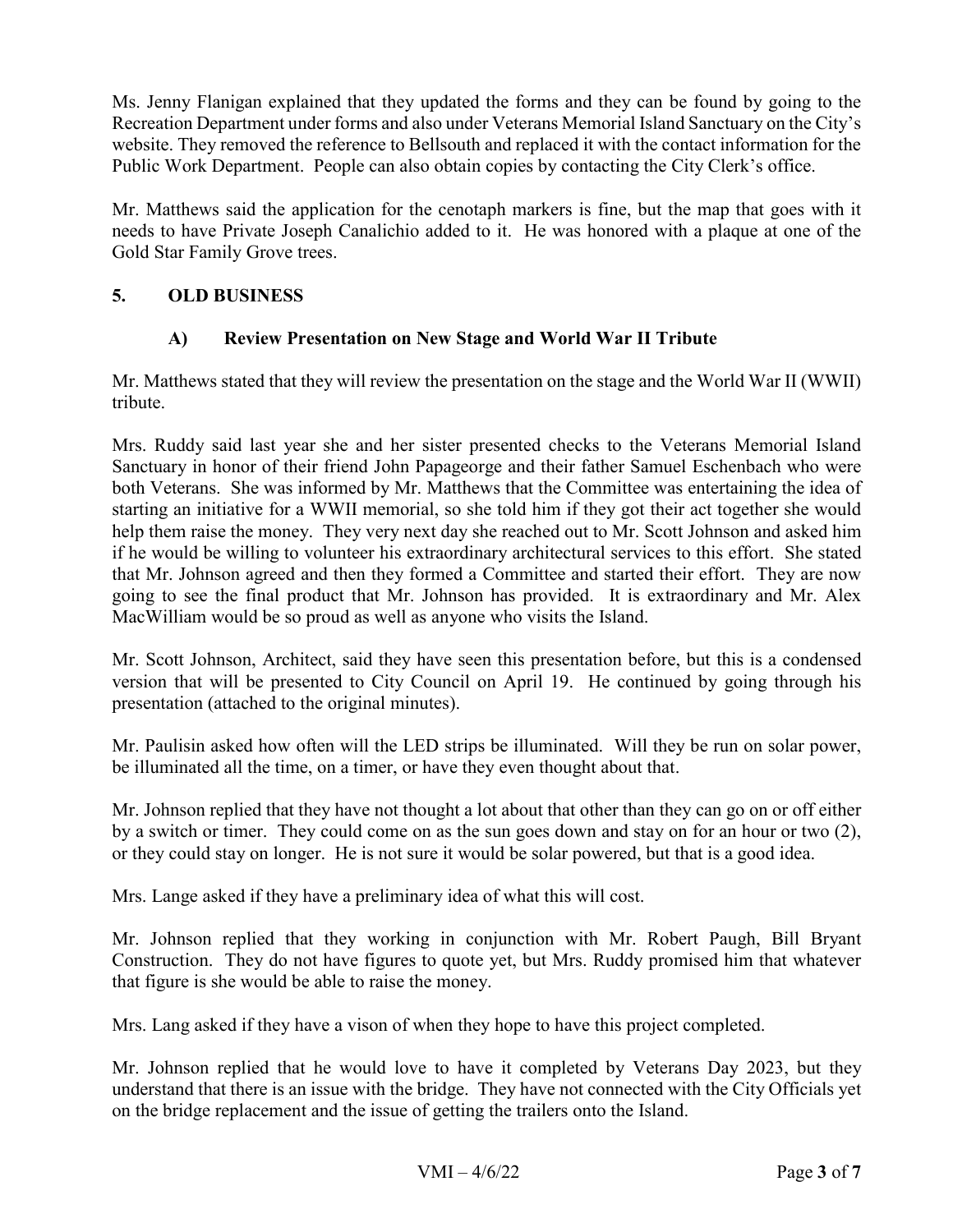Mr. Paulisin asked to confirm that the Committee is not going before City Council until April 19, 2022.

Mr. Johnson replied that is correct. They will not start any fundraising until City Council has approved it.

 would agree that they want to honor the WWII Veterans and they need a stage and those two (2) things can be combined. He said what exactly will happen on the Island is still a moving target as far as estimating when they will be able to access the Island. It will cost quite a bit of money for this Mr. Matthews stated that the Architect and the Engineers will work out the details, but most of them project, which will be donated and here will be no cost to the City to build it. He understands that there are a lot of people ready to donate towards it and when it is finished it will be donated to the City.

## **Mr. Matthews made motion to approve a stage and a tribute to WWII Veterans on Veterans Memorial Island Sanctuary without all the detail so it can move forward to City Council.**

Mr. Paulisin asked if Mr. Johnson will present this to City Council on his own or with Bill Bryant Construction.

 this is really a visioning process and it is not a flushed out design. This is what could potentially be Mr. Johnson replied that he represents the Committee, which includes Mr. Paugh from Bill Bryant Construction along with Mr. Tony Young, Mrs. Ruddy, and Mr. Carroll Oates. He explained that done, but they have a lot of work to do.

Mr. Matthews stated that he made a motion and he asked if there is a second.

Mr. Paulisin asked Mr. Matthews if he could restate the motion.

### **Mr. Matthews made motion to approve the construction of a new stage and a tribute to WWII Veterans on Veterans Memorial Island Sanctuary. Mrs. Dale seconded the motion.**

 wait the longer it will take. With all of the work involved he is not sure the timeline they have in Mr. Paulisin said he understands that this is needed and it developed very quickly, but the longer they mind at will work, but he would be happy to support this moving forward.

Mr. Richard Mutterback, Assistant Director of Public Works, explained that bridge is in the design and permitting process right now. It is scheduled for the full replacement starting next fiscal year, which be a six (6) to 12 month process.

 Mr. Matthews said the bridge replacement would have to be completely done before they could start this project, because of the weight restrictions that are in place.

 September. He said it is not just the bridge with the limitation, but it is the entire infrastructure on the Island like the sidewalks, pavers, trees, etc. That is why they will need to take into account the use of concrete buggies and extra expenses and time when they are figuring their costs. Mr. Mutterback said he does not think they could complete this project between now and next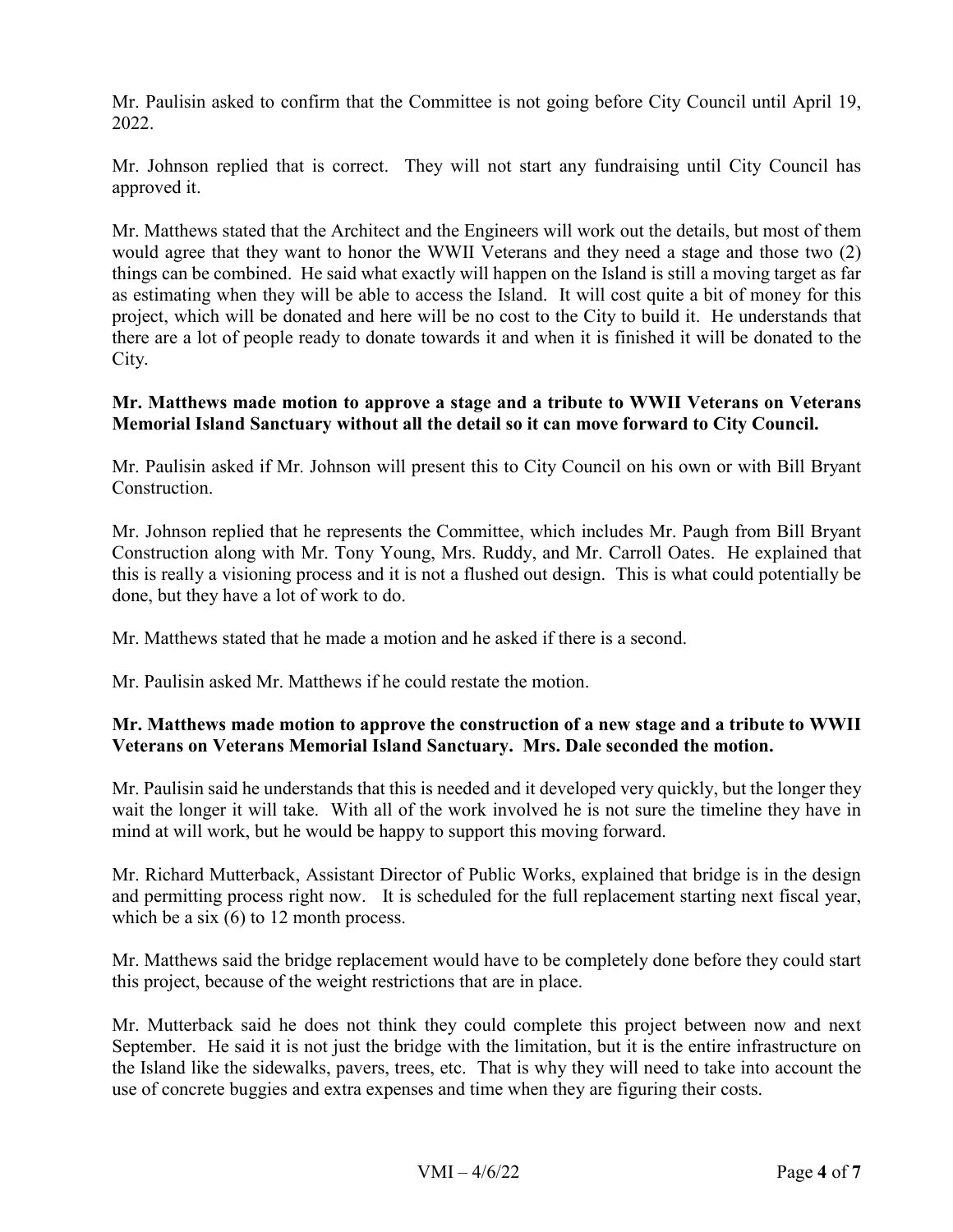onto the Island for a while. Mr. Matthews said while the bridge is being built there will not be any ceremonies or people going

Mr. Mutterback replied yes, it will be completely closed for a period of time.

 Mr. Matthews stated that they are just talking about the basic idea of a stage and tribute right now. If they are allowed to move ahead, they will need approval from the City Engineer and City Council. They are not saying it has to be done by any certain time or if it even has to be this exact design. Their point is that they need a stage and they want to honor the WWII Veterans, which is way overdue.

 Mr. Paulisin said he is in favor of keeping it generic by stating that they need a WWII memorial and a stage on the Island and then go from there.

 Mrs. Lange said they touched on the idea before about using brick on the bridge as memorials for their loved ones who served. Is this something that could be put together to raise money.

 Mr. Mutterback replied that City staff took and made that suggestion, but it is not recommended by the engineer to use bricks or pavers on the bridge for various reasons.

Mrs. Lange said maybe they could do it somewhere else for fundraising purposes.

 Mr. Matthews explained that fundraising is not allowed on the Island. He said the Island has the same dignity and decorum as a cemetery and having all of those names might not tie in with that decorum. He said he would like to see what the bridge will look like at some point.

 current bridge, such as using the eagle medallions and some of the other features. Mr. Mutterback said that the direction of staff was to maintain as much of the same design as the

#### **The motion passed unanimously.**

### **B) Input on Mangrove Windowing and Trimming**

 memorial Island Sanctuary to see where they thought the mangroves could be addressed with views across the Island and out onto the water. Mr. Matthews said he believes all the Committee members had the opportunity to visit Veterans windows or hedging. He said part of Mr. Johnson's design for the stage and tribute was to have long

 mangrove trimming plan (attached to the original minutes). He explained that at every bench there and to cut down on the noise. He asked if the Committee members have any additional requests or Mr. Mutterback replied that they took those views into account and the Committee's input about being able to see out to the water when sitting on the benches. He handed out a copy of the updated is a 30-foot window. On the view to the south and the 45 degree view to the south west there are two (2) 150-foot windows, which is about half the length of a football field. He said 83 percent of the mangroves would be left in reserve and untouched, which helps maintain the privacy of the Sanctuary comments and if not they are ready to start the permitting.

Mr. Matthews stated that this looks like a good plan, so when would they start this work.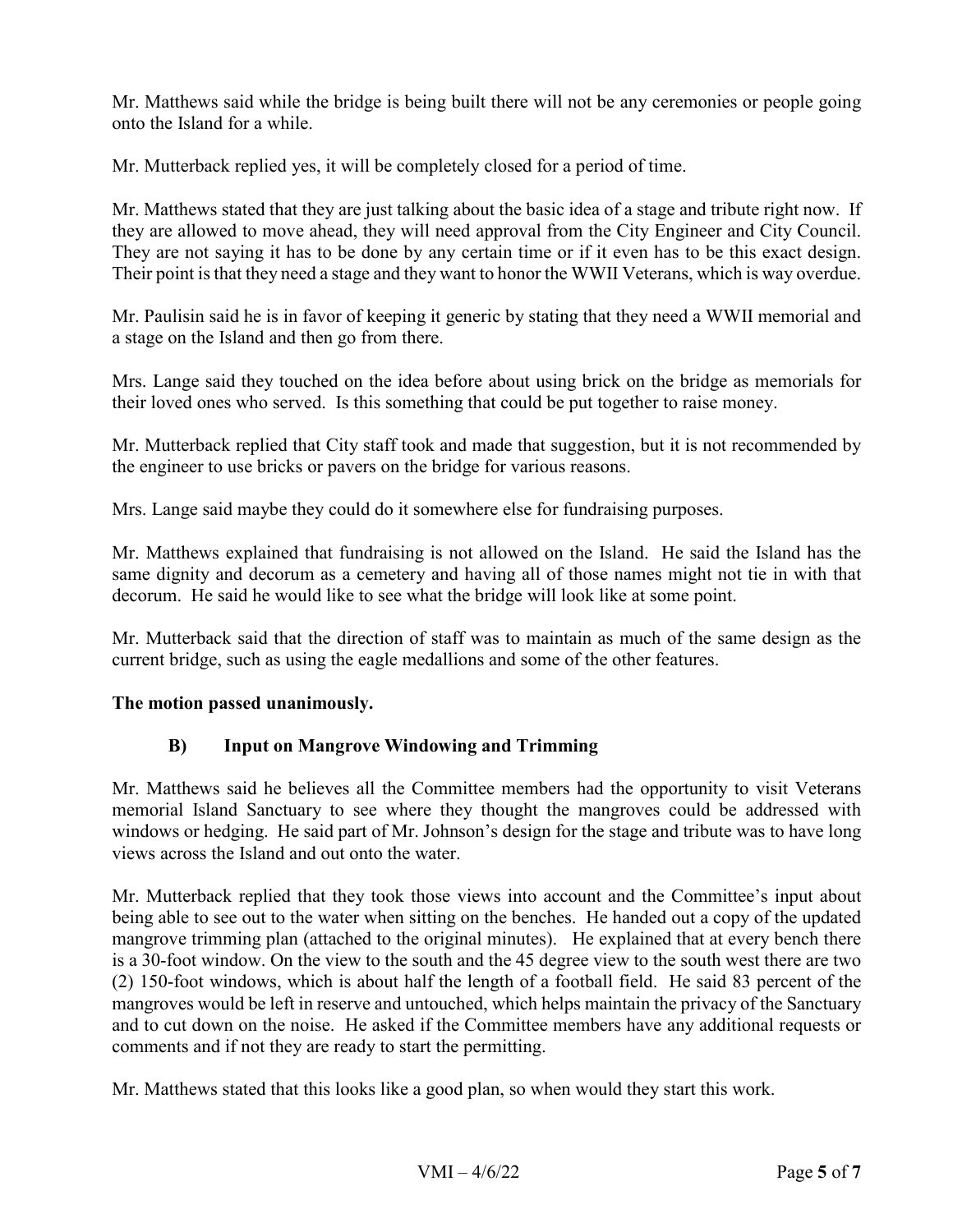to make sure they can be windowed or if there are any other stipulations. Mr. Mutterback explained that their next step would be to identify the differed species and the heights

Mr. Paulisin said it looks great.

The other Committee members were in favor of moving forward with the plan.

# **6. CHAIRMAN'S MATTERS**

Mr. Robert Bouchlas. The City built a nice base for it and it is located near the ocean at Jaycee Park. Mr. Matthews announced that there was a dedication for the cannon that was donated to the City by

 they pulled out of Vietnam. He said on Vietnam Veterans Day he went out to the Vietnam memorial Mr. Matthews stated that Vietnam Veterans Day was March 29th, which was the anniversary of when on the Island and he noticed there was some caulking that needs to be redone. It is nothing major, just normal maintenance. He asked Mr. Mutterback if that is something the Vietnam Veterans Association should be responsible for repairing.

 Mr. Mutterback said that he received an email yesterday and he has passed that onto the City's Facilities Maintenance Department and they will take care of it.

 Mr. Matthews announced that there is going to be a Vietnam Veterans reunion at the Daytona Beach Veterans and their families. It is going to be a very ambitions event and the largest welcome home celebration ever assembled. Speedway on May 27-28. Toby Keith will be one of the entertainers and tickets are free to Vietnam

# **7. MEMBER'S MATTERS**

 Mrs. Dale announced that the American Gold Star Mothers is having their national convention in West Palm Beach in June. On June 23 there will be an opening ceremony of the Vietnam Traveling flyers that she can pass out and she will share this information with the Veterans Council as well. Wall memorial, which will be present form June 23-26 during the time of their convention. She has

Mrs. Dale said that on May 7<sup>th</sup>, the Gold Star Mothers of Indian River County invited Florida Brass Florida Brass is a group of men who have a phenomenal sound and they come from all over Florida and several other states. They agreed to do a fundraiser to honor the fallen and the Gold Star Mothers. to holding a concert at the Elks Club. Cocktails will be at 6:00 p.m. and the concert is at 7:00 p.m. The cost is \$20 per ticket and the tickets can be purchased on line using the website on the flyer.

 that houses Veterans In Indian River County. All the funds from the tournament with go to that cause. He said Ms. Sandra McLaughlin built new apartments on Royal Palm Boulevard to help house Mr. Paulisin announced that the Vietnam Veterans Golf Tournament will be on June 18, 2022a at the Sandridge Golf Course. The Indian River County Vietnam Veterans is the only 501(c)3 organization Veterans and the Vietnam Veterans of Indian River County provided her with a lot of furniture to help furnish the units.

Mr. Matthews stated that when they start fundraising for the WWII tribute and stage, the  $501(c)3$ organization that will be accepting the donations is the Military Officers Association of America (MOAA). They will account for all the money and make sure it is handled properly.